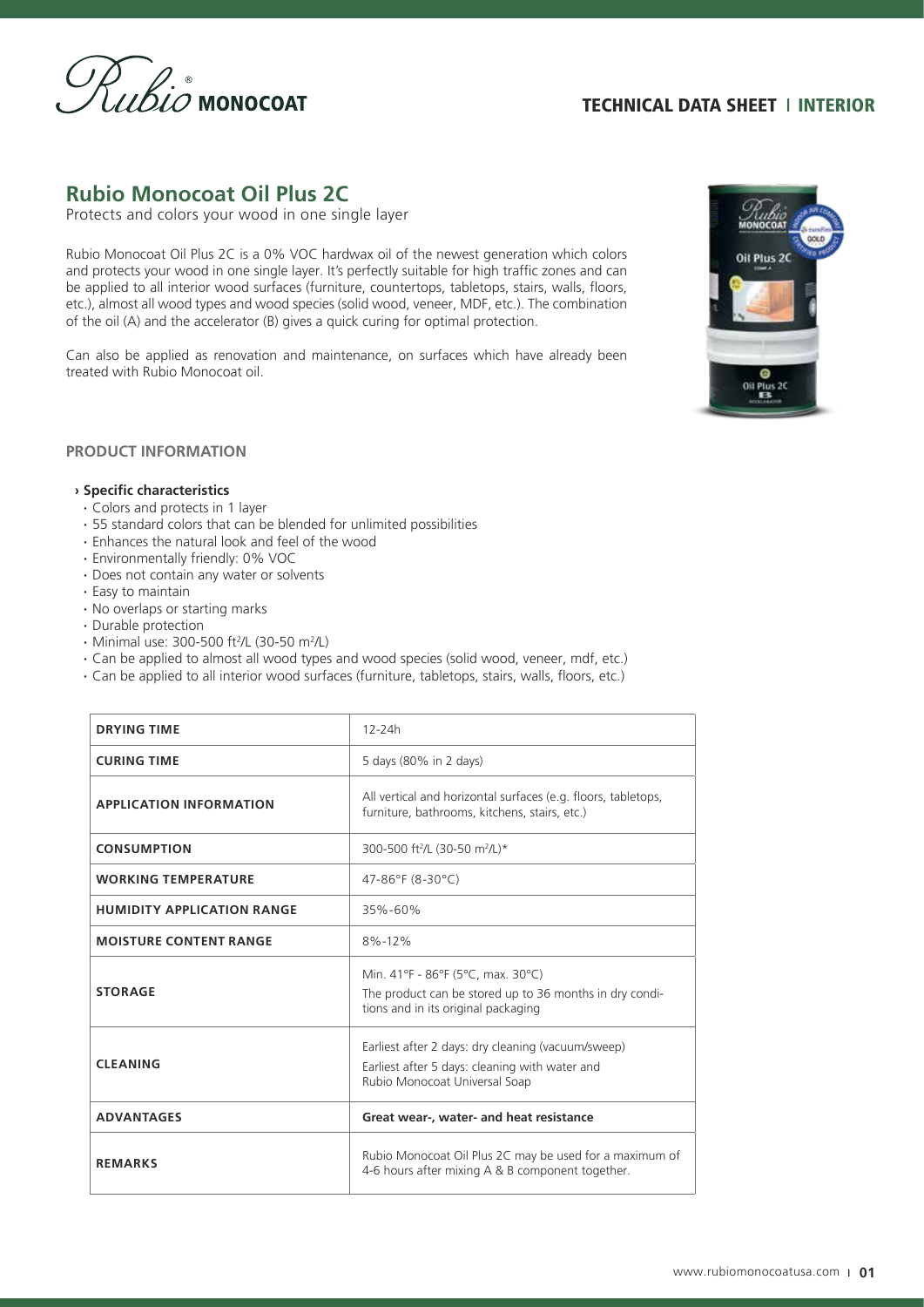

### **› Technical characteristics**

### **Rubio Monocoat Oil Plus 2C (A)**

- **·** Physical state at 68°F (20°C): liquid
- **·** Odor: oily
- **·** Flash point: > 212°F (100°C)
- **·** Density: > 0,9 kg/L
- **·** VOC content: 0 g/L

### **Rubio Monocoat Accelerator (B)**

- **·** Physical state at 68°F (20°C): liquid
- **·** Color: clear
- **·** Odor: none
- **·** Flash point: > 320°F (160°C) (closed cup)
- **·** VOC content: 0 g/L

### **› Packaging**

|                                                      |                                                                              | Approximate consumption*                            |
|------------------------------------------------------|------------------------------------------------------------------------------|-----------------------------------------------------|
| <b>RUBIO MONOCOAT</b><br>OIL PLUS 2C, COMP. A        | 20 ml                                                                        | tester                                              |
|                                                      | 100 ml                                                                       | 30-50 ft <sup>2</sup> (3-5 m <sup>2</sup> )         |
| <b>RUBIO MONOCOAT</b><br><b>OIL PLUS 2C SET</b>      | 350 ml: 275 ml Rubio Monocoat Oil Plus 2C (A)<br>and 75 ml Accelerator (B)   | 105-175 ft <sup>2</sup> (10.5-17.5 m <sup>2</sup> ) |
|                                                      | 1,3 L: 1 L Rubio Monocoat Oil Plus 2C (A) and<br>0.3 L Accelerator (B)       | 390-650 ft <sup>2</sup> (39-65 m <sup>2</sup> )     |
|                                                      | 3,5 L: 2,750 L Rubio Monocoat Oil Plus 2C (A)<br>and 0,750 L Accelerator (B) | 1050-1750 ft <sup>2</sup> (105-175 m <sup>2</sup> ) |
| <b>RUBIO MONOCOAT</b><br><b>ACCELERATOR, COMP. B</b> | 75 ml                                                                        |                                                     |
|                                                      | 300 ml                                                                       |                                                     |
|                                                      | 750 ml                                                                       |                                                     |
|                                                      |                                                                              |                                                     |

*\* These usages are merely indicative. Results depend on wood type, sanding and method of preparation. It is always recommended to make a sample in order to calculate the exact usage.*

### **› Certificates**

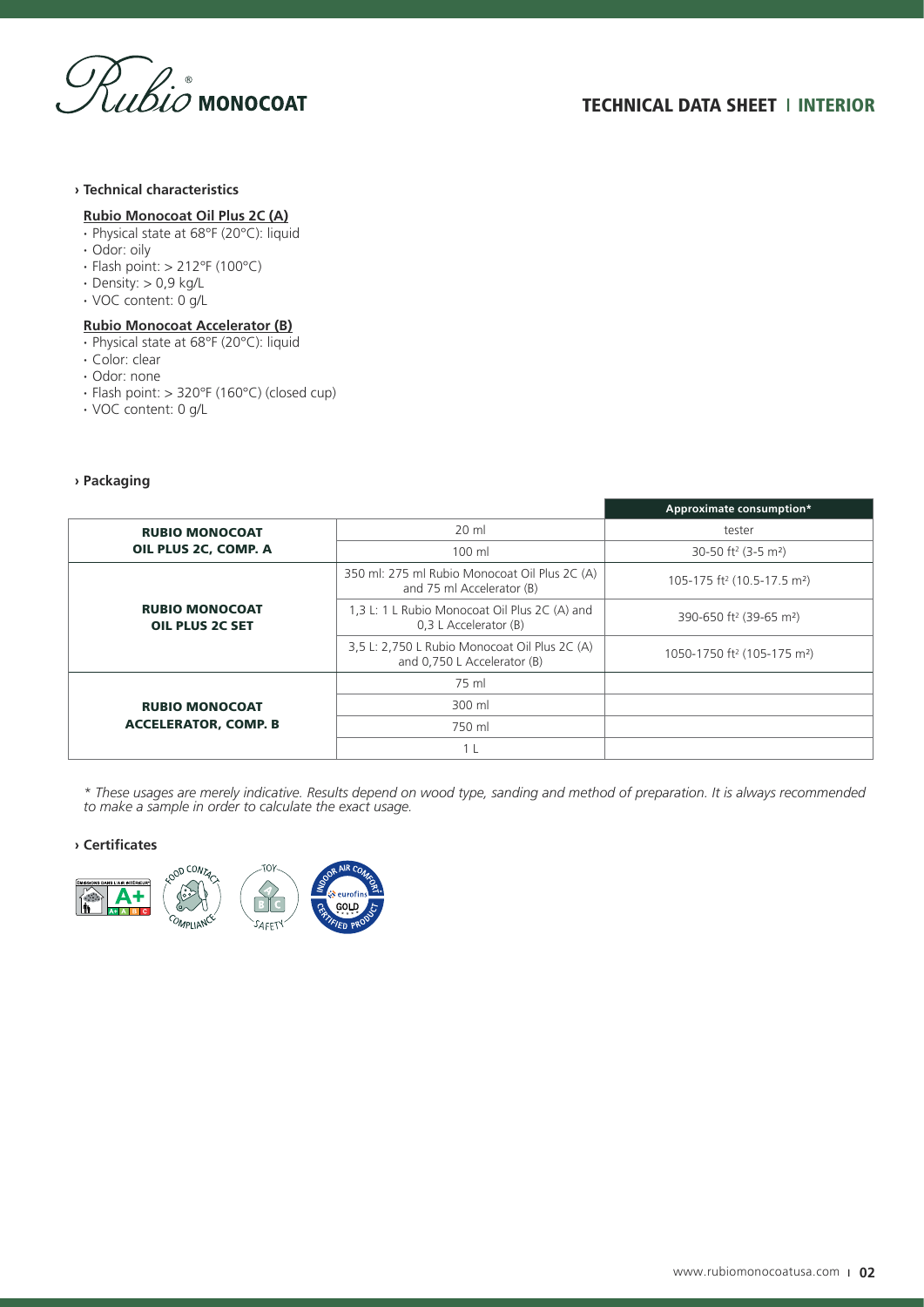

### **› Colors**

Colors only serve as an example and we recommend to do a test on identical sanded wood.

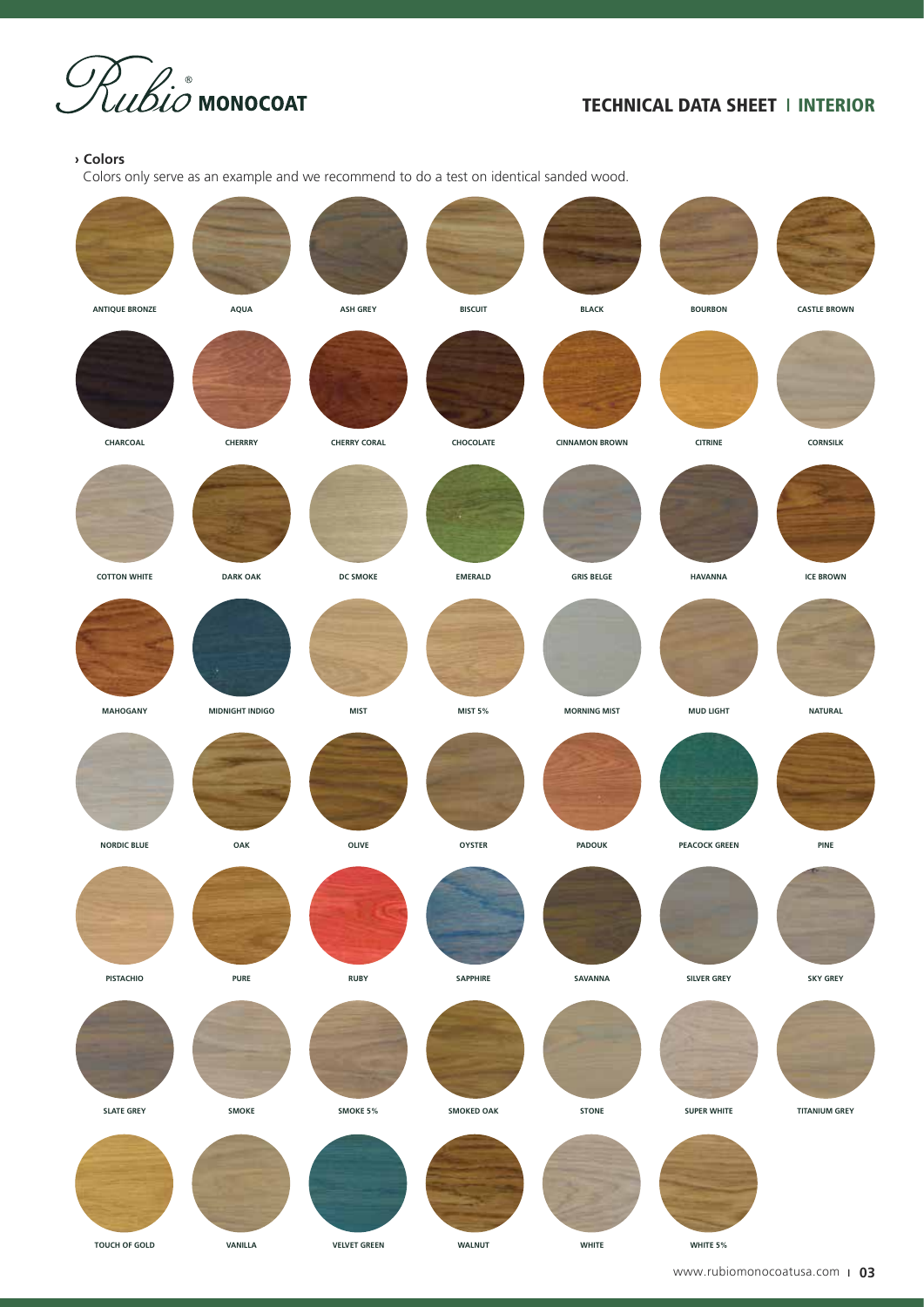

### **APPLICATION INFORMATION**

#### **› Instructions Furniture, stairs & countertops**

- **STEP 1** Sand the surface scratch-free, up to 120 or 150 grit.
- **STEP 2** Vacuum thoroughly, eliminate remains of dust with Rubio Monocoat Cleaner and wait until the surface is completely dry (check the technical datasheet of Rubio Monocoat Cleaner before use).
- **STEP 3** Stir the A component until a homogenous mixture is obtained. Carefully mix the two components (1 to 2 minutes) with a ratio of appr. 3 units A to 1 unit B.
- **STEP 4** Spread out a small quantity of Rubio Monocoat Oil Plus 2C using the Rubio Monocoat Applicator Set.

*\*Spatula method: evenly spread Rubio Monocoat Oil Plus 2C with a stainless spatula in zones which can be finished within 15 minutes (including step 5).*

*\*For ceilings and walls, apply Rubio Monocoat Oil Plus 2C to the surface using a brush and spread using the Rubio Monocoat Applicator Set.*

**STEP 5** Allow to react for 3-5 minutes. Wipe away all excess oil with a clean terry cloth. Within 10-15 minutes from initial application, perform a final pass using a clean terry cloth, ensuring all excess is thoroughly removed. The surface should be dry to touch upon completion.

#### **› Instructions floors**

- **STEP 1** Sand the surface scratch-free according to NWFA guidelines, up to 120 grit.
- **STEP 2** Vacuum thoroughly then clean remaining dust using Rubio Monocoat Cleaner and wait until the surface is completely dry (check the technical datasheet of Rubio Monocoat Cleaner before use).
- **STEP 3** Stir the A component until a homogenous mixture is obtained. Carefully mix the two components (1 to 2 minutes) with a ratio of appr. 3 units A to 1 unit B.
- **STEP 4** Apply the oil to the perimeter of the room. Remove excess oil using a clean terry cloth within 10-15 minutes.
- **STEP 5** Working in 50-100 ft<sup>2</sup> (5-10 m<sup>2</sup>) sections (or areas you can complete within 10-15 minutes), wipe the oil onto the wood and use a white or red buffer pad to equally spread the oil. Continue spreading the oil until the buffer pad no longer forms oil/ color rings. Complete steps 6 & 7 before starting a new section.

*\*Spatula method: evenly spread Rubio Monocoat Oil Plus 2C with a stainless spatula.*

- **STEP 6** Allowing a reaction time of at least 3-5 minutes, use a clean white buffer pad to remove all excess oil off the 50-100 ft.<sup>2</sup> (5-10 m²) section.
- **STEP 7** Thoroughly remove all excess oil within 10-15 minutes of initial application by placing a clean terry cloth under a clean white buffer pad. If needed, remove all excess oil from v-grooves/bevels and holes by hand.
- **STEP 8** Continue working in zones you can complete within 10-15 minutes. The surface should be dry to touch upon completion.

#### **› Instructions Maintenance**

Maintenance should be performed using Rubio Monocoat Renew (check the technical datasheet of Rubio Monocoat Cleaner before use).

### **› Instructions Repair and renovation**

If the Rubio Monocoat Oil Plus 2C treated surface shows much wear and tear, or needs a color repair, maintain with Rubio Monocoat Oil Plus 2C in the original color.

- **STEP 1** Use Rubio Monocoat Surface Care Spray to clean the wooden surface. If there are still some stains, try repeating the cleaning process or using Rubio Monocoat Tannin Remover to remove the stain (check the technical datasheet of Rubio Monocoat Tannin Remover before use).
- **STEP 2** Abrade the wood surface using a buffer with a maroon pad.
- **STEP 3** Vacuum thoroughly then clean remaining dust using Rubio Monocoat Cleaner and wait until the surface is completely dry (check the technical datasheet of Rubio Monocoat Cleaner before use).
- **STEP 4** Stir the A component until a homogenous mixture is obtained. Carefully mix the two components (1 to 2 minutes) with a ratio of appr. 3 units A to 1 unit B.
- **STEP 5** Apply the oil to the perimeter of the room. Remove excess oil using a clean terry cloth within 10-15 minutes.
	- *\*Spatula method: evenly spread Rubio Monocoat Oil Plus 2C with a stainless spatula.*
- **STEP 6** Working in 50-100 ft<sup>2</sup> (5-10 m<sup>2</sup>) sections (or areas you can complete within 10-15 minutes), wipe the oil onto the wood and use a white or red buffer pad to equally spread the oil. Continue spreading the oil until the buffer pad no longer forms oil/ color rings. Complete steps 6 & 7 before starting a new section.
- **STEP 7** Allowing a reaction time of at least 3-5 minutes, use a clean white buffer pad to remove all excess oil off the 50-100 ft.<sup>2</sup> (5-10 m²) section.
- **STEP 8** Thoroughly remove all excess oil within 10-15 minutes of initial application by placing a clean terry cloth under a clean white buffer pad. If needed, remove all excess oil from v-grooves/bevels and holes by hand.
- **STEP 9** Continue working in zones you can complete within 10-15 minutes. The surface should be dry to touch upon completion.

Note: High temperatures may decrease working time and low temperatures may increase the amount of time needed for a molecular bond to occur.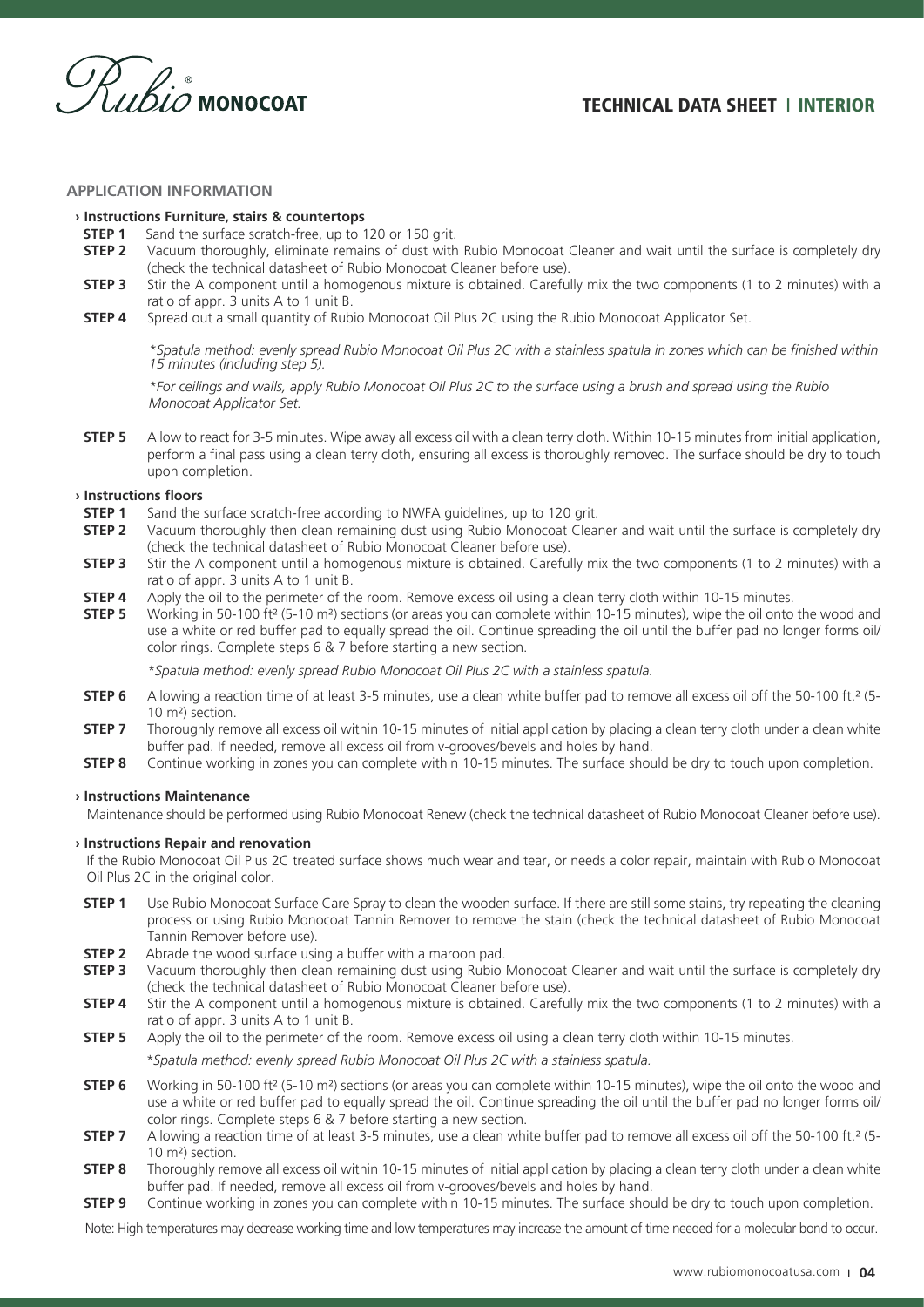

### **› Tips & tricks:**

- **·** The product may NOT be diluted!
- **·** Stir the product well before application.
- **·** When using several containers at one site, it is required to mix them for an even result.
- **·** Please consult your distributor if you want to use the A component without the B component (accelerator).
- **·** After application, the surface may appear a bit glossy. This will disappear after cleaning 2-3 times with Rubio Monocoat Universal Soap or Rubio Monocoat Surface Care Spray.
- **·** If you require a more intense color, the surface may be water popped prior to application of Rubio Monocoat Oil Plus 2C.
- **·** The higher you sand, the less oil and pigments will penetrate in the wood resulting in a less colored surface.
- **·** Our oils are developed with environmentally friendly ingredients. However, some people can be allergic to certain elements. Therefore, we advise wearing gloves to protect your skin during application.



### **INDUSTRIAL APPLICATION**

If you want to apply this product in an industrial manner, we advise you to get in contact with our technical service team.

### **› Tools**